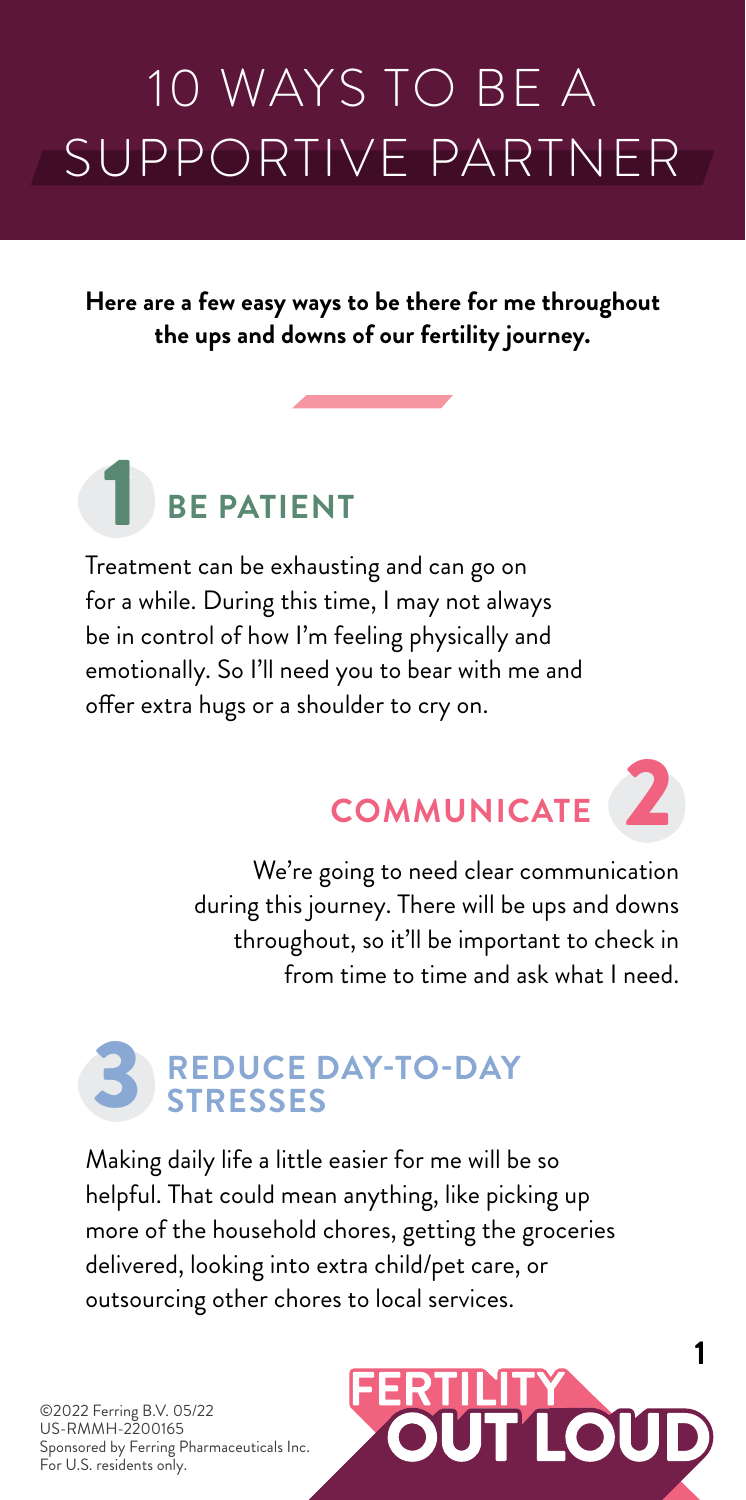## **CONFIDE IN FRIENDS** 4

While you can always talk to me openly and honestly, it may be helpful to lean on some of your close friends during this time. Having someone to talk to outside of our partnership (for both you and me) can help lessen the burden we may place on each other.

## **GO TO APPOINTMENTS** 5

Try to make it to as many of my appointments as you can. Having a second set of ears in the room will help to alleviate some stress on me. It also shows me that you're here as my advocate, and that helps me feel less alone.

#### **HELP OUT WITH TREATMENTS** 6

Picking up my prescriptions or offering to administer my shots will take a lot of the pressure off me and will also allow you to feel more a part of the process.

### **MAKE TIME FOR FUN**

I don't want us to forget about making time to connect. Planning a date night or an activity that you know we'll enjoy together will not only be fun, but will provide us a distraction we may need every once in a while.



7

©2022 Ferring B.V. 05/22 US-RMMH-2200165 Sponsored by Ferring Pharmaceuticals Inc. For U.S. residents only.